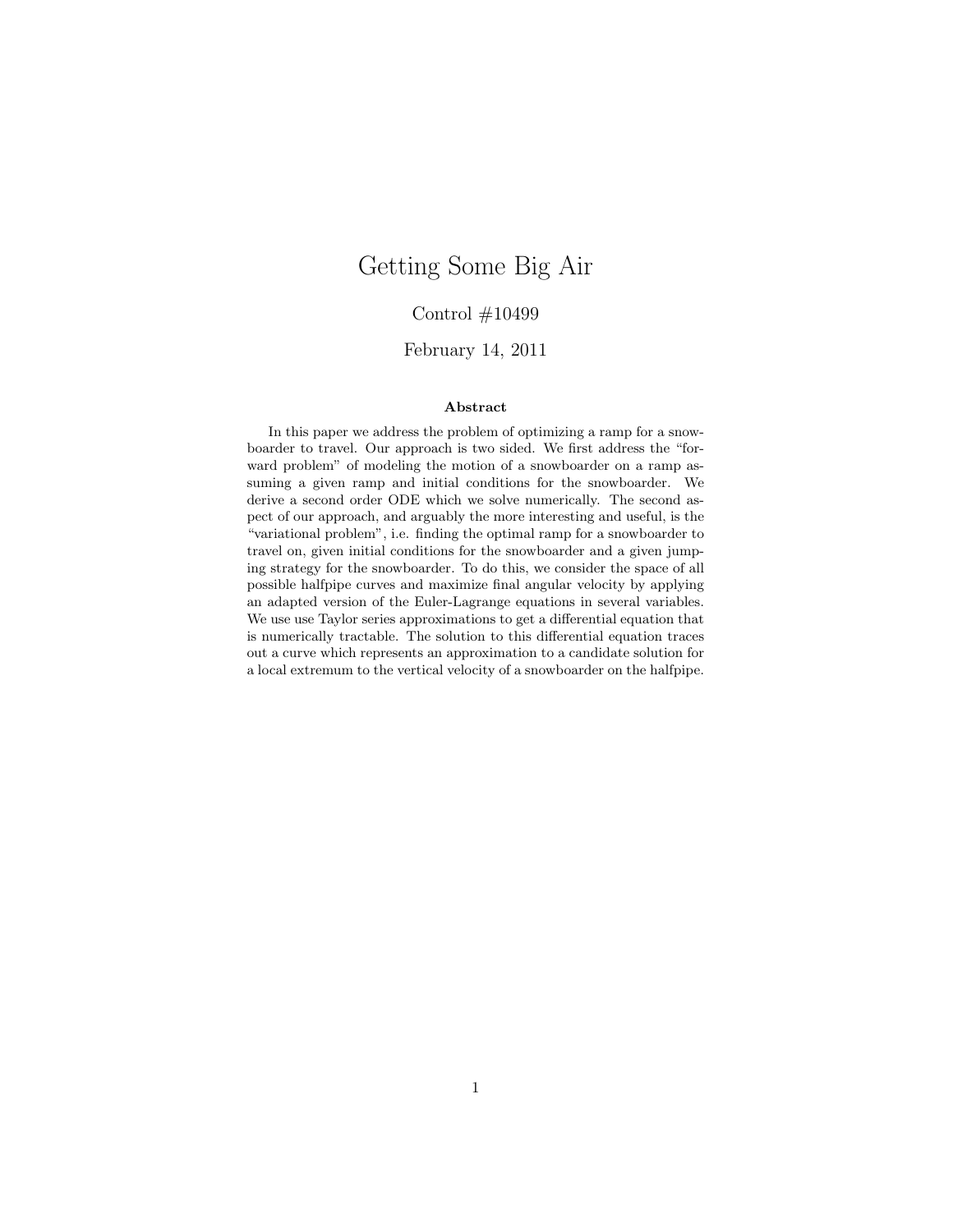# Contents

|   |            | The Forward Problem                                                           | 3              |
|---|------------|-------------------------------------------------------------------------------|----------------|
|   | 11         |                                                                               | $\mathcal{S}$  |
|   | 12         | Outline of Solution of the Forward Problem                                    | 3              |
|   | 1.3        | Derivation of the ODE $\dots \dots \dots \dots \dots \dots \dots \dots \dots$ | $\overline{4}$ |
|   | 1.4        | Approximating the Radius of Curvature                                         | 6              |
|   | $1.5\,$    |                                                                               | 6              |
|   |            | The Variational Problem                                                       |                |
|   | 2.1        |                                                                               | 7              |
|   | 2.2        |                                                                               | 8              |
|   | 2.3        |                                                                               | 8              |
|   | 2.4        | Approximating the Euler-Lagrange Equations                                    | 9              |
| 3 | Results    |                                                                               | 10             |
|   | References |                                                                               |                |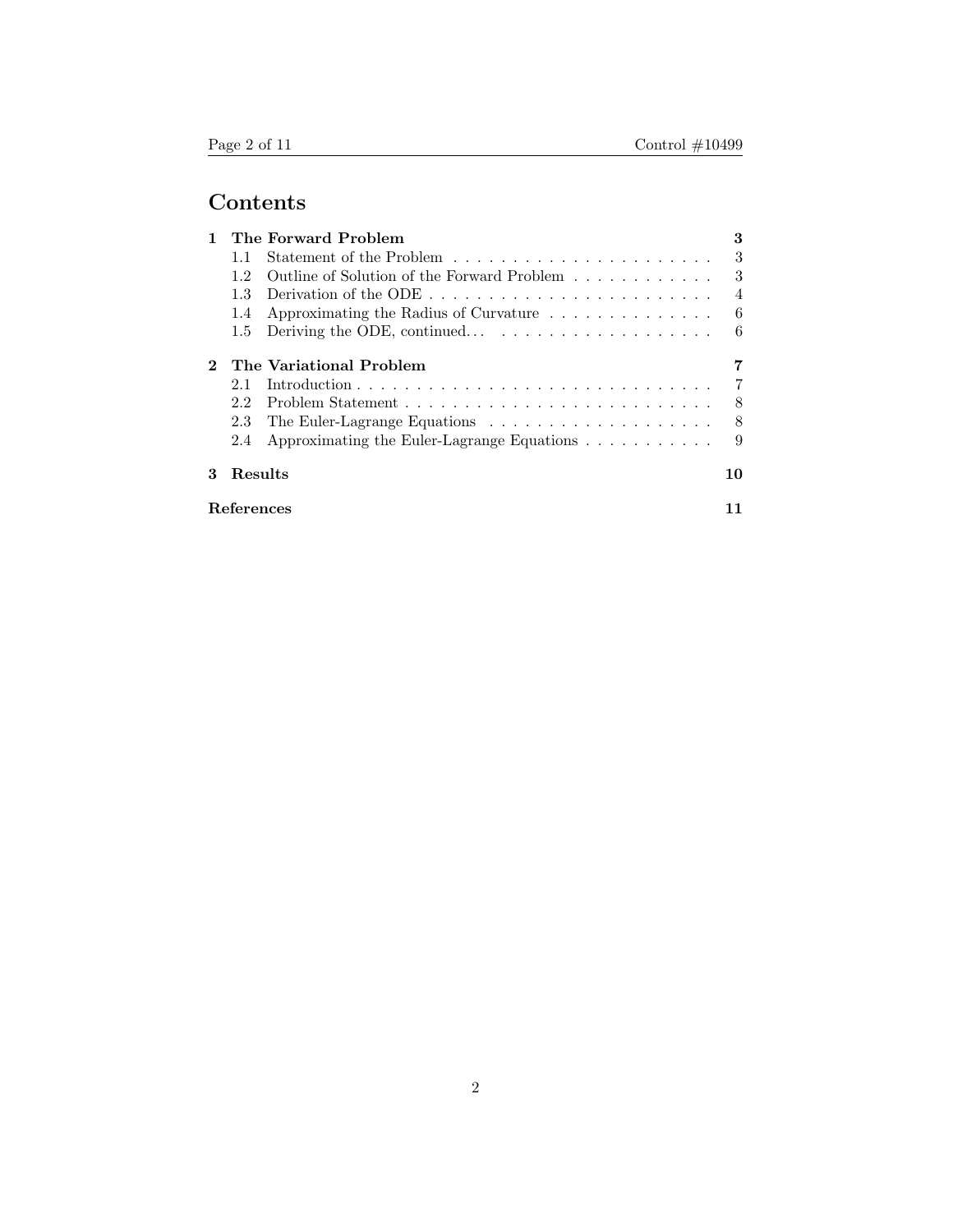## 1 The Forward Problem

## 1.1 Statement of the Problem

We define the "forward problem" of the snowboarding problem to be the problem of finding the position of the snowboarder as a function of time if we are given the shape of a halfpipe and the initial velocity and position of a snowboarder on the bottom of the halfpipe. To do this, we take the function  $\phi: I \to \mathbb{R}^2$  (where I is some interval) to be a "sufficiently nice" function (infinitely differentiable, one-to-one, and with nonzero derivative) whose image represents the shape of the halfpipe. To find the position of the snowboarder on the ramp as a function of time, we essentially want to find some function  $\psi : J \to I$  such that  $\phi \circ \psi$  represents the position of a snowboard on the halfpipe.

A technique skilled snowboarders use to increase the height of their jump on a halfpipe is known as "pumping". To apply this technique, a snowboarder crouches as they approach the halfpipe, and then stand up as the travel up the halfpipe, thus changing their moment of inertia [3]. To model the snowboarder pumping (or changing their height in any way), we will define a function  $h$ to represent the height of the snowboarder. We define  $h$  to be a function of the position of the snowboarder on the ramp, and we assume that a skilled snowboarder could control their body to stand up while snowboarding in a manner described by h. We define the problem below:

Given:

- A parametrization of the ramp,  $\phi: I \to \mathbb{R}^2$ ,
- The initial velocity  $v_0$  of the snowboarder.
- The manner in which a snowboarder will stand up on the ramp. Namely  $h : \phi(I) \to \mathbb{R}$  representing the distance from the snowboarders feet to their center of mass. Note that  $h$  is a function of the snowboarders position on the halfpipe.

#### To Find:

1. A function  $\psi : J \to I$  such that a snowboarder following Newtonian physics would traverse the ramp parametrization with position  $\phi \circ \psi(t)$ .

### 1.2 Outline of Solution of the Forward Problem

Our general strategy for solving the forward problem is to fix a point with respect to the track and compute a system of equations based on the conservation of angular momentum about that point. We use this approach to derive a second order ODE that approximately represents the position of a snowboarder on a given ramp. We assume two initial conditions, namely the initial position and velocity of the snowboarder, thus yielding a unique solution to the ODE. Our two major simplifying assumptions are that

• we treat the snowboarder as a pointmass,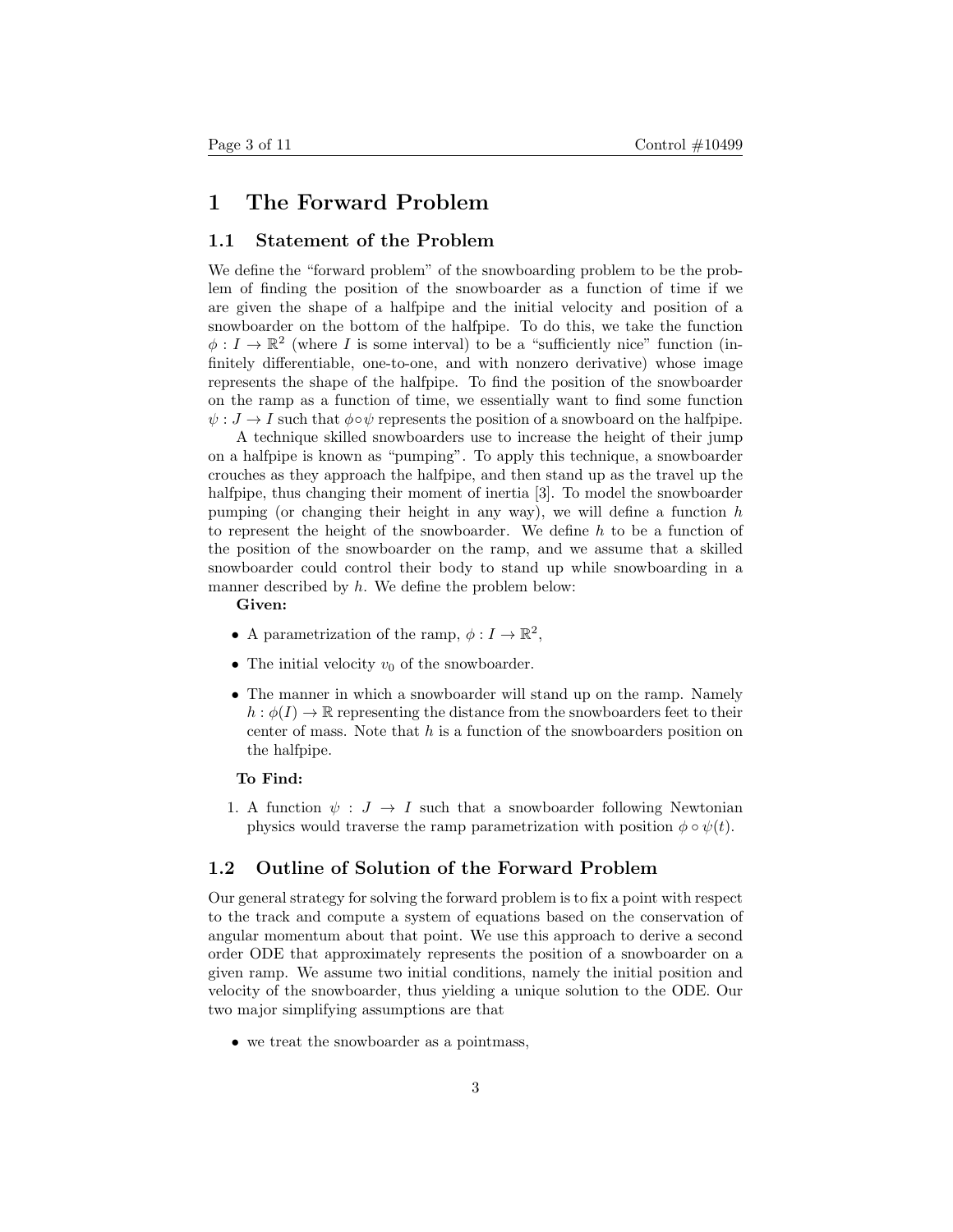• we ignore friction and air resistance.

We will not explicitly write out the ODE in its full glory, but will instead sequentially derive a sequence of functions such that our ODE can be written as a sequence of compositions of these functions with each other evaluated at  $\psi(t), \psi'(t)$ , and  $\psi''(t)$ . Recall that  $\psi$  represents the function we are trying to solve for.

#### 1.3 Derivation of the ODE

Suppose that at each point  $x \in \phi(I)$ , the snowboarder maintains their center of mass at distance  $h(x)$  from their feet, perpendicular to the path of travel. If we fix a point  $\mathcal{O} \in \mathbb{R}^2$ , then with respect to  $\mathcal{O}$ , we have by conservation of angular momentum that

$$
I(0)\vec{\omega}(0) + \sum_{i} \int_0^t \vec{\tau}_i dT = I(t)\vec{\omega}(t),
$$

where the sum is taken over all torques acting on the the snowboarder with respect to  $\mathcal{O}$ . Differentiating this with repsect to t, we get that

$$
\sum_{i} \vec{\tau}_{i}(t) = \frac{d}{dt} (I(t)\vec{\omega}(t)).
$$
\n(1)

We note that  $\vec{\tau}$ ,  $I(t)$ , and  $\vec{\omega}(t)$  can all be written as functions of  $(\phi \circ \psi)$ ,  $(h \circ \phi \circ \psi)$ and their derivatives of various orders.



Figure 1: Snowboarder with forces

To compute the torques acting on the snowboarder, we consider the two most influential forces acting on the snowboarder, namely the normal force from the ramp and gravity. Thus

$$
F_{\text{net}} = F_{\text{normal}} + F_{\text{gravity}}.
$$

Calculating the normal force directly is difficult, however, so we instead calculate the centripetal force due to the curved motion of the path. This will comprise the entire component of  $F_{\text{net}}$  in the normal direction. Since the centripetal force and the normal force are parallel, we know that the remaining force will all be tangential, and hence will just be the component of the gravitational force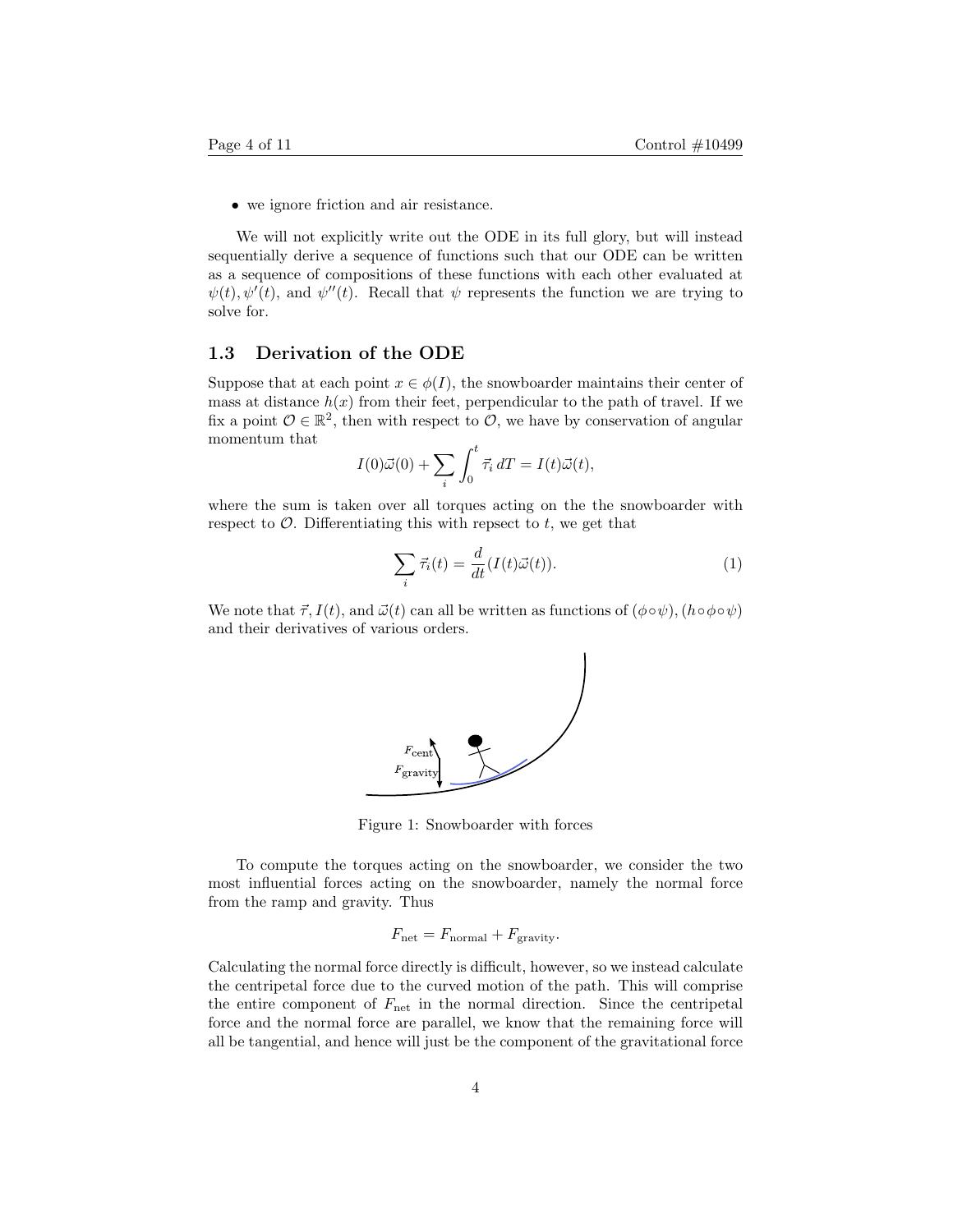that is tangent of the motion of the center of mass. Since we assume that the snowboarder stays on the halfpipe until they reach the end of the halfpipe, we can compute the sum of these forces in the normal direction to be  $v^2/r$  where  $v^2$ is the velocity of the center of mass and  $r$  is the radius of the osculating circle to the path of travel of the center of mass. On the other hand, the component of the net force parallel to the direction of travel is just the component of  $F_{\text{gravity}}$ which is parallel to the direction of travel. We compute these explicitly now using a sequence of explicit defintions and computations.

Define  $T_{\phi}$  to be unit vector in the direction of travel of the feet of the snowboarder. We compute

$$
T_{\phi}(t) = \frac{\phi'(\psi(t))}{|\phi'(\psi(t))|}.
$$

We let M denote the matrix

$$
M \stackrel{\text{def}}{=} \begin{pmatrix} 0 & -1 \\ 1 & 0 \end{pmatrix},
$$

i.e. rotation by  $\pi/2$  counterclockwise. Thus the normal to the path of the feet of the snowboarder is given by

$$
N_{\phi}(t) = M \cdot T_{\phi}(t).
$$

We now define  $p(t)$  to be the position of the snowboarder's center of mass at time t. By our assumptions on how the snowboarder stands, we compute this to be

$$
p(t) \stackrel{\text{def}}{=} \phi(\psi(t)) + h(\phi(\psi)) \cdot N_{\phi}(\psi(t)).
$$

The tangent to the path of the center of mass is thus

$$
T_p(t) = \frac{p'(t)}{\|p'(t)\|}.
$$

The normal to the direction of travel of the center of mass is

$$
N_p(t) = M \cdot T_p(t).
$$

The radius that we will need to compute the torques is simply the vector from  $\mathcal{O}$  to  $p(t)$ , i.e.

$$
R(t) \stackrel{\text{def}}{=} p(t) - \mathcal{O}.
$$

The force due to gravity is just

$$
F_{\text{gravity}} = m\vec{g}
$$

where  $m$  is the mass of the snowboarder and all of their equipment. The norm of centripetal force will be  $mv^2/r$  where r is the radius of curvature of the motion of the path of center of mass. If we compute  $r$  exactly, we will get an expression that involves the third derivative of  $\psi$ , but our initial conditions only give two conditions, so we need to make an approximation to make our differential equation have a unique solution. We phrase the following result below: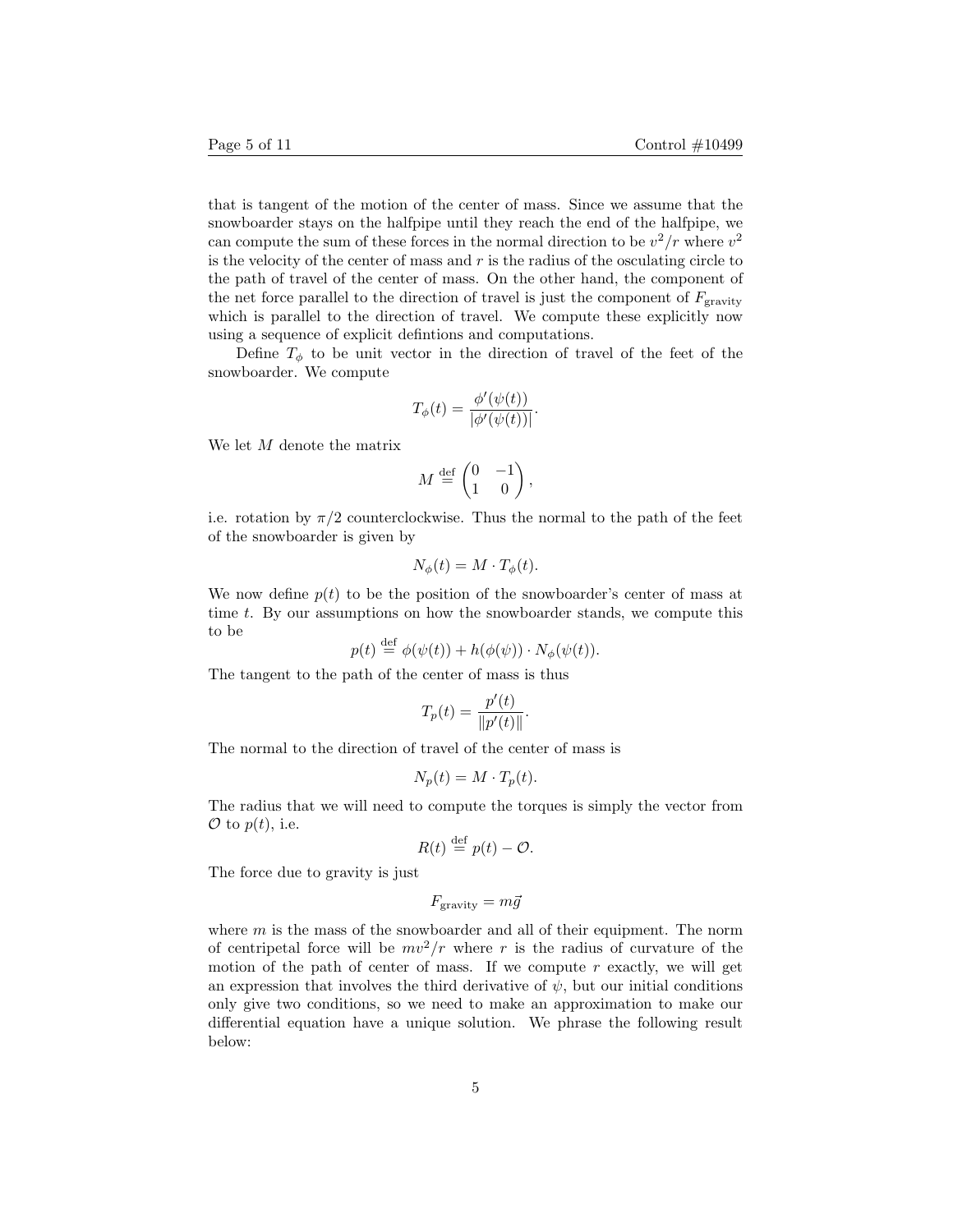## 1.4 Approximating the Radius of Curvature

We take a short diversion to present a result about approximating the radius of curvature of p, as defined above.

**Claim:** Let  $\rho_{\phi}(t)$  represent the radius of curvature of the curve  $\phi(t)$  and suppose  $|h(t)| \ll \rho_{\phi}(t)$ . Then the radius of curvature of the curve  $p(t)$  =  $\phi(t) + h(t)N_{\phi}(t)$  is approximately (as a second order approximation) equal to

$$
\rho_p(t) \approx (\rho_\phi(t) - h(t)) - \frac{1}{2} (h'(t))^2 \frac{\rho_\phi(t)}{|\phi'(t)|^2}.
$$
 (2)

We omit the derivation of this approximation, but comment that it was derived through approximation of  $\phi$  and p by osculating circles and then approximation of  $h$  as a power series. We also note that the above approximation is independent of reparametrization so the above approximation holds for  $p$  as written above.



Figure 2: Case where  $h$  is constant

Remark: We note the interesting fact that the above approximation is actually an equality if h is constant (and  $|h| < \rho_p$ ).

We omit the proof of the above remark so as to prevent cluttering of ideas, but we comment that it is a straightforward computation using standard formulas for the radius of curvature of a planar curve.

## 1.5 Deriving the ODE, continued. . .

We continue with the derivation of the ODE. Using the notation from before, the total force on the center of mass in the normal direction is

$$
F_{\text{cent}}(t) = mv^2/\rho_p(t)N_p(t).
$$

Using the approximation result stated above, we see that

$$
F_{\text{cent}}(t) \approx m \frac{\|p'\|^2}{(\rho_{\phi} - h) + \frac{1}{2}(h')^2 \frac{\rho_{\phi}}{|\phi'|^2}} N_p
$$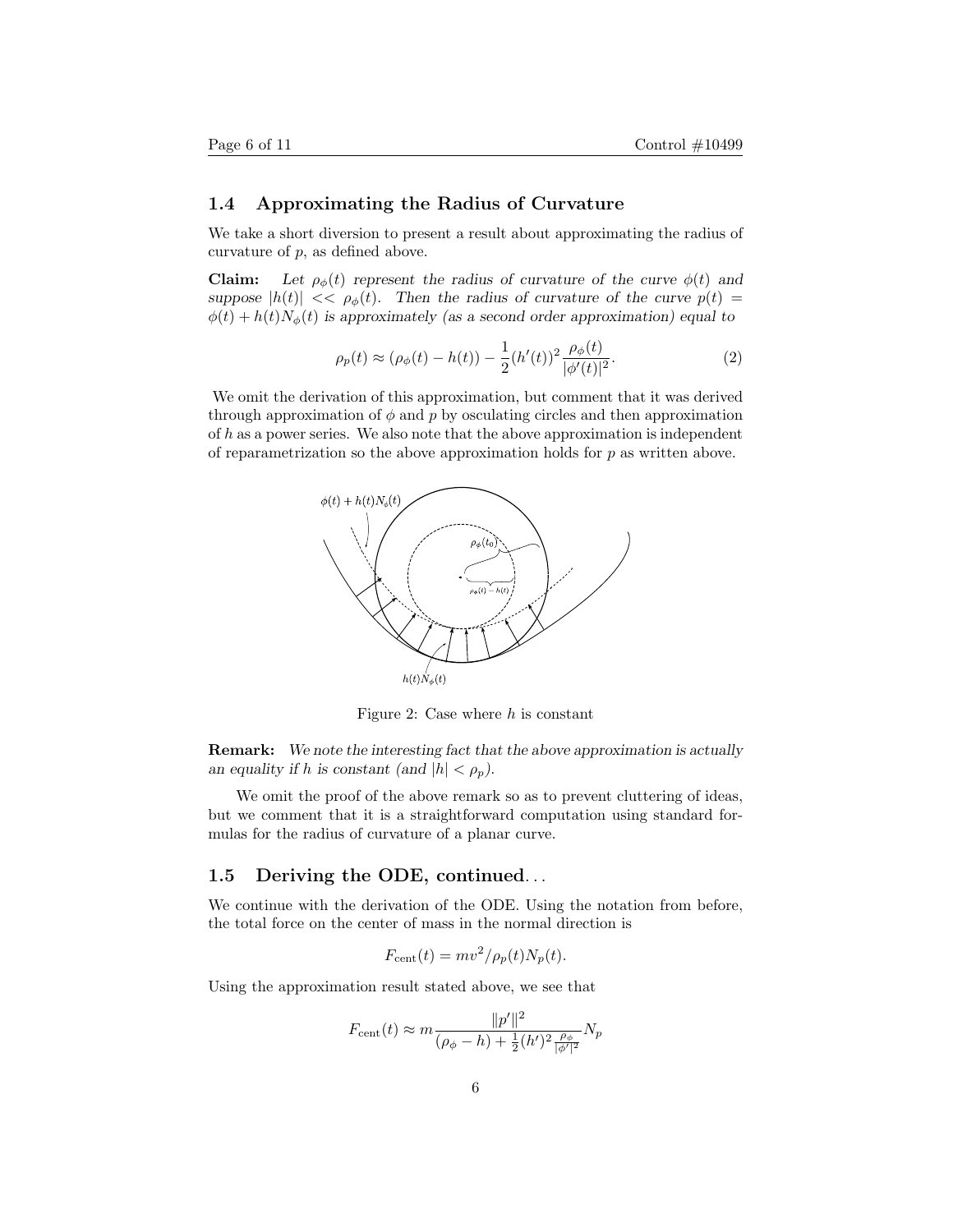where for readability, we omit the point at which each function is being evaluated in the above expression.

By definition, we have that

 $\vec{\tau}_i = R \times F_i.$ 

Since R and  $F_i$  are all in the plane, we know that all of the  $R \times F_i$  will be perpendicular to the plane, i.e., be parallel to the vector  $R \times MR$ . Using basic properties of the cross product, dotting our torques with the the vector  $((M \cdot$  $R \times R$ /(R, R) gives us a scalar representing the torque, which after some simple manipulations is just

$$
\tau_{\text{total}} = \tau_{\text{gravity}} + \tau_{\text{cent}} = (M \cdot R, F_{\text{gravity}}) + (M \cdot R, F_{\text{cent}})
$$

where  $(\cdot, \cdot)$  notates the inner product in  $\mathbb{R}^3$ . Similarly, since  $I(t)\omega(t)$  is a vector in  $\mathbb{R}^3$  which is perpendicular to the plane in which  $\phi$  travels, its derivative must be too. Hence we can take the dot product of  $I(t)\omega(t)$  with the vector  $(R \times M \cdot R)/(R, R)$  to transform  $\vec{\omega}(t)$  into a scalar expression. By computing we have that

$$
\omega = (\vec{\omega}, R \times (M \cdot R)/(R, R)) = \frac{\|p'(t)\|^2}{\|R\|}.
$$

Since we are treating the snowboarder as a pointmass, we have that

$$
I(t) = m||R(t)||^2
$$

where  $m$  is the mass of the snowboarder. Combining the above results and terminology with our original differential equation (1), we have that

$$
(M \cdot R, F_{\text{gravity}}) + (M \cdot R, F_{\text{cent}}) = \frac{d}{dt}(I(t)\omega(t)),\tag{3}
$$

with all of the terms as defined as above. We note that both sides can be written as a function of  $\psi, \psi'$ , and  $\psi''$  and that our initial conditions specify both  $\psi(t_0)$ and  $\psi'(t_0)$ .

## 2 The Variational Problem

#### 2.1 Introduction

The key idea of our approach is to use techniques from the calculus of variations to find the curve  $\phi$  that maximizes the angular impulse the snowboarder exerts on the system. The calculus of variations was first systematized by Euler and Lagrange, who tackled the problem of finding the curve of fastest descent under gravity. In particular, they found necessary conditions for the functional

$$
F(y) = \int_a^b f(x, y(x), y'(x)) dx
$$

to have a local extremum on a subset of  $\{y \in C^1[a, b] : y(a) = a_1, y(b) = b_1\}.$ Our particular problem requires a considerable generalization of their techniques, which we will outline briefly as we state the relevant equations.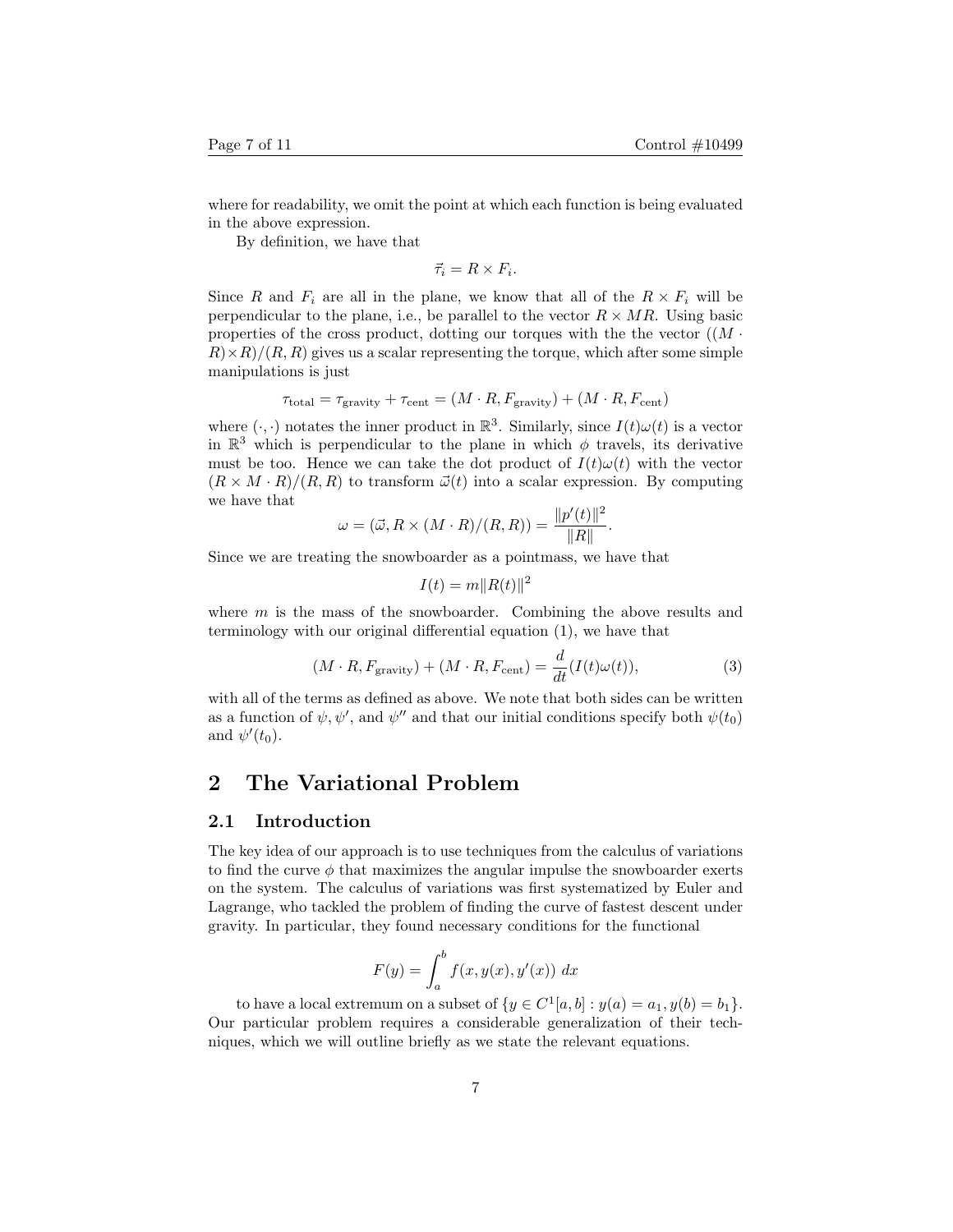## 2.2 Problem Statement

We now give a precise statment of the variational problem we are trying to solve. To maximize the height the snowboarder can attain above the end of the halfpipe, we want to maximize his or her linear velocity at this end. Based on our choice of  $\mathcal{O}$ , this becomes equivalent to maximizing the angular velocity  $\omega(t)$  about  $\mathcal O$  at this endpoint. Let  $\tau(t) = (M \cdot R, F_{\text{gravity}} + F_{\text{cent}})(t)$  be the (signed) magnitude of the torque exerted about point  $\mathcal O$  at time t. Then recall that by the conservation of angular momentum,

$$
\int_0^{t_{\text{final}}} \tau(s) \ ds = I(t_{\text{final}})\omega(t_{\text{final}}) - I(0)\omega(0).
$$

Since we assume that the snowboarder is standing at full height when they reach the top of the ramp, as is common among skilled snowboarders, the quanities  $I(0), \omega(0)$  and  $I(t_{\text{final}})$  are constant, and we want maximize  $\omega(t)$  when we maximize the integral of the torque. Our objective, then, is to find the sufficiently smooth plane curve  $\alpha(t) = (\phi \circ \psi)(t) : [0, t_\alpha] \to \mathbb{R}^2$  that maximizes the functional

$$
J[\alpha] = \int_0^{t_\alpha} \tau(\alpha(s), \alpha'(s), \alpha''(s)) ds
$$

subject to physical constraints  $p(0) = 0, p'(0) = v_0$  and the requirements that  $\alpha(t)$  be at a fixed predetermined height H above the base of the ramp and have a vertical tangent at this point. Here we have written out explicitly the dependency of  $\tau$  on the various derivatives of  $\alpha$  that we derived in the formulation of the forward problem, but incidentally not on s itself. This type of problem is a generalization of the kind Euler and Lagrange initially studied in several regards. Namely, we are solving for an optimal vector-valued instead of scalarvalued function, the integrand depends on higher order derivatives, and the end limit of integration is variable.

### 2.3 The Euler-Lagrange Equations

Here we present the system of differential equations that  $\alpha$  must necessarily satisfy in order to be a solution to the variational problem. These conditions are analogous to the requirement that for a smooth function to have a local extremum at a point, its derivative must be zero. By an obvious generalization of an argument in [1], we can show that  $\alpha(t) = (\alpha_x, \alpha_y)$  must satisfy the **Euler-**Lagrange equations

$$
\tau_{\alpha_x} - \frac{d}{dt}\tau_{\alpha'_x} + \frac{d^2}{dt^2}\tau_{\alpha''_x} = 0
$$
\n(4)

$$
\tau_{\alpha_y} - \frac{d}{dt}\tau_{\alpha'_y} + \frac{d^2}{dt^2}\tau_{\alpha''_y} = 0.
$$
\n(5)

The proof involves assuming that  $\alpha$  is a solution, and considering variations of the form  $\alpha + \epsilon \cdot \nu$  where  $\nu$  is an arbitrary perturbation function whose value and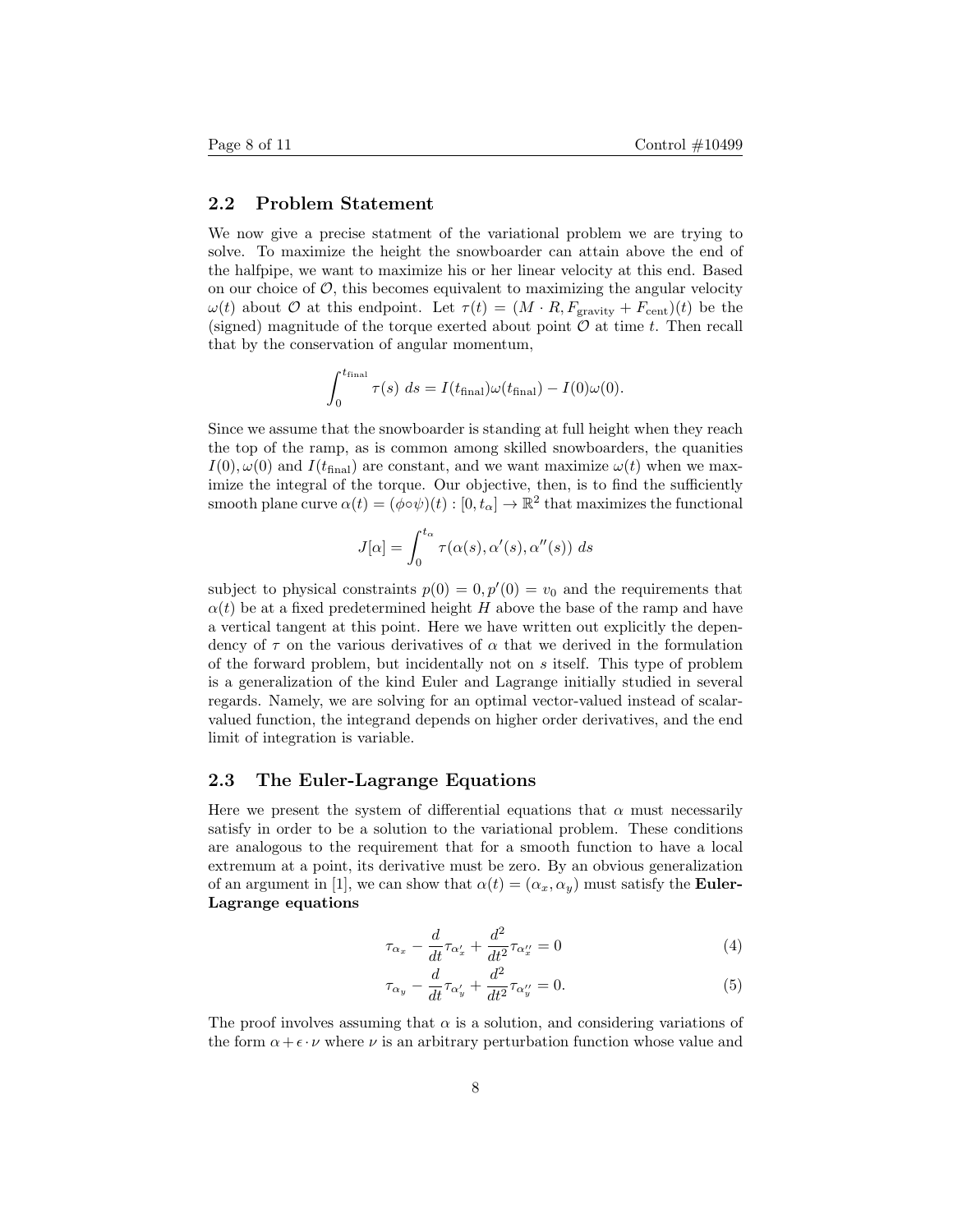derivatives at 0 and  $t_{\alpha}$  are zero. For  $\alpha$  to be a local solution, we must have that

$$
\delta J = \epsilon \frac{d}{d\epsilon} J[\alpha + \epsilon \nu] \bigg|_{\epsilon = 0} = 0
$$

for all such  $\nu$ . Repeated integration by parts of  $\delta J$  gives the desired result.

Now we handle the "problem" that the the end limit of integration depends on  $\alpha$ . Recall that we fix the final height of  $\alpha$  at H, so we must have

$$
\alpha(t_{\alpha}) = (p_x(t_{\alpha}) + h(\alpha(t_{\alpha})), H).
$$

Since p depends only on  $\alpha$  and its first derivative, we can express this condition as

$$
\beta(\alpha(t), \alpha'(t))|_{t=t_{\alpha}} = \alpha(t_{\alpha}) - (p_x(t_{\alpha}) + h(\alpha(t_{\alpha})), H) = 0.
$$

Or in other words,  $\alpha$  and  $\alpha'$  lie on the zero level set of the plane curve  $\beta$ . From this boundary condition, we can derive a set of equations that form what is known as a transversal condition. By generalizing the Lagrange multiplier approach in [2] to integrands depending on higher derivatives, we obtain an additional set of equations that  $\alpha$  must satisfy at  $t = t_{\alpha}$ :

$$
\left(-\frac{d}{dt}\tau_{\alpha''} + \tau_{\alpha'}\right) \cdot d_{\alpha} + \tau_{\alpha''} \cdot d_{\alpha'}\Big|_{t=t_{\alpha}} = 0
$$
\n
$$
\text{for all } \left(\frac{d_{\alpha}}{d_{\alpha'}}\right) \in \text{ker}(B_{\alpha} \quad B_{\alpha'})
$$
\n(6)

where  $T_{\alpha}$  is an abbreviation for the vector  $(T_{\alpha_x} T_{\alpha_y})^T$ , etc. Note that if we assume  $(B_{\alpha} \quad B_{\alpha})$  has full rank, then by linearity, we only need to check two linearly independent values of  $(d_{\alpha} \quad d_{\alpha}')^T$ .

As a consequence of this analysis, we start our search for the optimal  $\alpha$  by solving the system of equations consisting of  $(4)$ ,  $(5)$  and  $(6)$ , along with their approriate boundary values.

### 2.4 Approximating the Euler-Lagrange Equations

Given the extremely involved derivation we underwent to produce  $\tau$ , one reasonably expects that the Euler-Lagrange equations (4), (5) are too complicated to solve even numerically. Our initial experiments solving these equations in Mathematica confirmed these expectations. To have any hope of producing an approximate solution  $\alpha$ , we decided to use a Taylor series to approximate the torque as a function of  $\alpha$  and its derivatives. That is, we can write  $\tau$  as a function of six scalar variables

$$
\tau(x_1, x_2, \dots, x_6) = \tau(\alpha_x, \alpha_y, \alpha'_x, \alpha'_y, \alpha''_x, \alpha''_y)
$$

and approximate it with a Taylor polynomial

$$
\tau(x_1, x_2, \dots, x_6) \approx \sum_{|\gamma|=0}^n \frac{1}{\gamma!} \frac{\partial^{\gamma} \tau(\vec{a})}{\partial \vec{x}^{\gamma}} (\vec{x} - \vec{a})^{\gamma}.
$$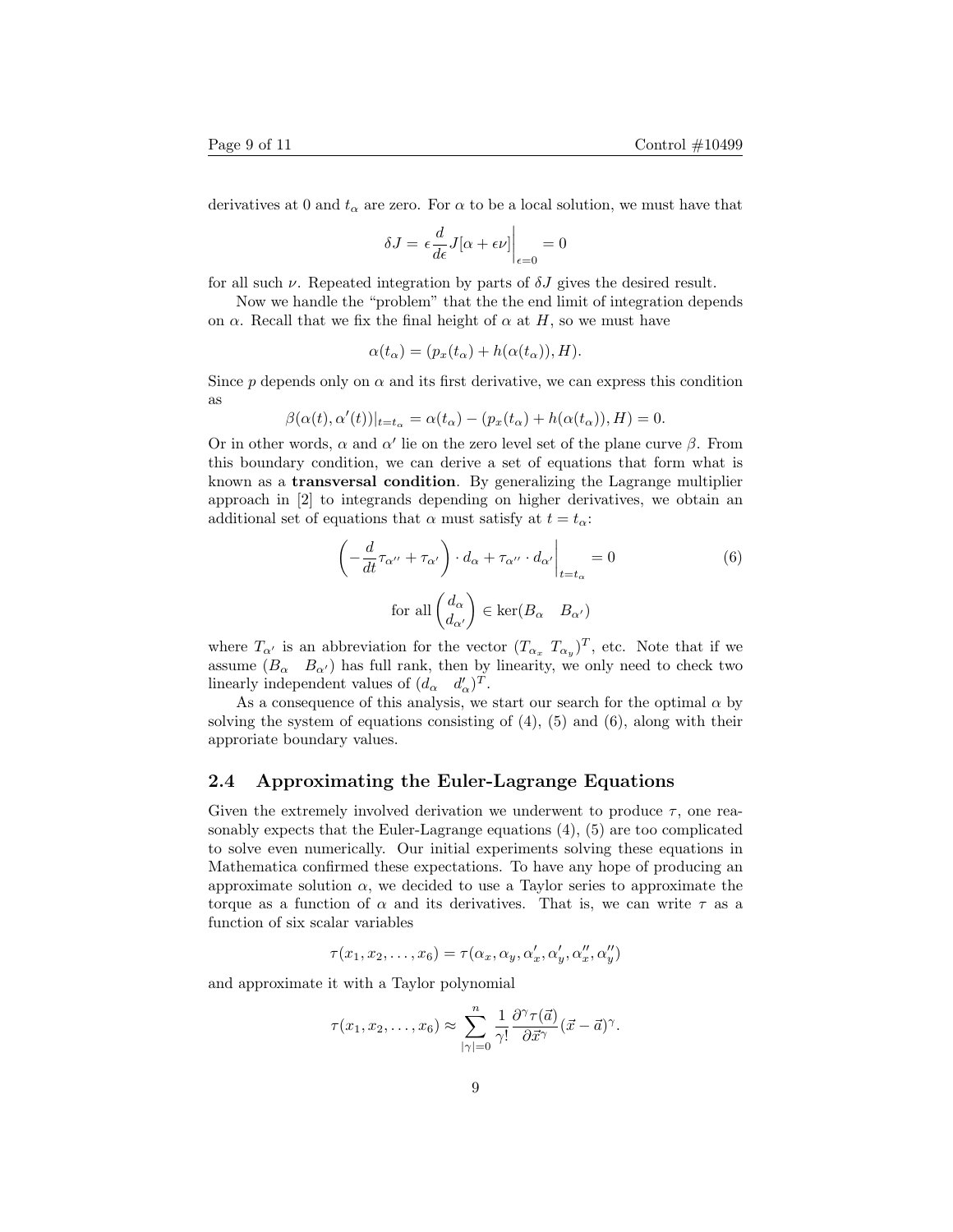Due to the computational intensity of even this approximation, we decided to take  $n = 2$ . With this approximation in hand, we were able to substitute  $\alpha$  and its derivatives back into  $\tau$ . This greatly improved our ability to take derivatives with respect to  $t$  as mandated by the Euler-Lagrange equations. By explicitly computing the derivates of  $\tau(x_1, x_2, x_3, x_4, x_5, x_6)$ , we computed for our fixed parameters that the Taylor approximation to  $\tau$  up to second order was

$$
\tau(x_1, x_2, x_3, x_4, x_5, x_6)
$$
  

$$
\approx -.686x_1 + 1.426x_4
$$
  
+1.005x<sub>2</sub>x<sub>6</sub> + .62292x<sub>4</sub>x<sub>5</sub> + 21.716x<sub>1</sub>x<sub>6</sub> + .290x<sub>2</sub>x<sub>4</sub> + .0025x<sub>6</sub><sup>2</sup>

# 3 Results

We used Mathematica to numerically solve the approximate Euler-Lagrange equations under several simplifying assumptions. First, we fixed the height function as

$$
h(\alpha(t)) = 1 + \frac{2 \arctan(5(\alpha_y(t) - 5))}{\pi}
$$

which we determined to be empirically reasonable by studying the behavior of skilled snowboarders on film. We also fixed the end time  $t_{\alpha}$  at a value slightly smaller than the time it would take a snowboarder to reach the top of a halfpipe without pumping. This was because the presence of this additional  $t_{\alpha}$  variable prevented Mathematica from solving through the transversal conditions (6).

Below is a figure of containing the parametrization of the approximate solution:



Figure 3: A reproduction of an approximation to an optimal snowboard ramp

As one can easily see, the figure is not perfect, but with more computing power and more sophisticated algorithms in computing the solutions of ODEs, one could expect a picture resembling a more typical snowboard ramp.